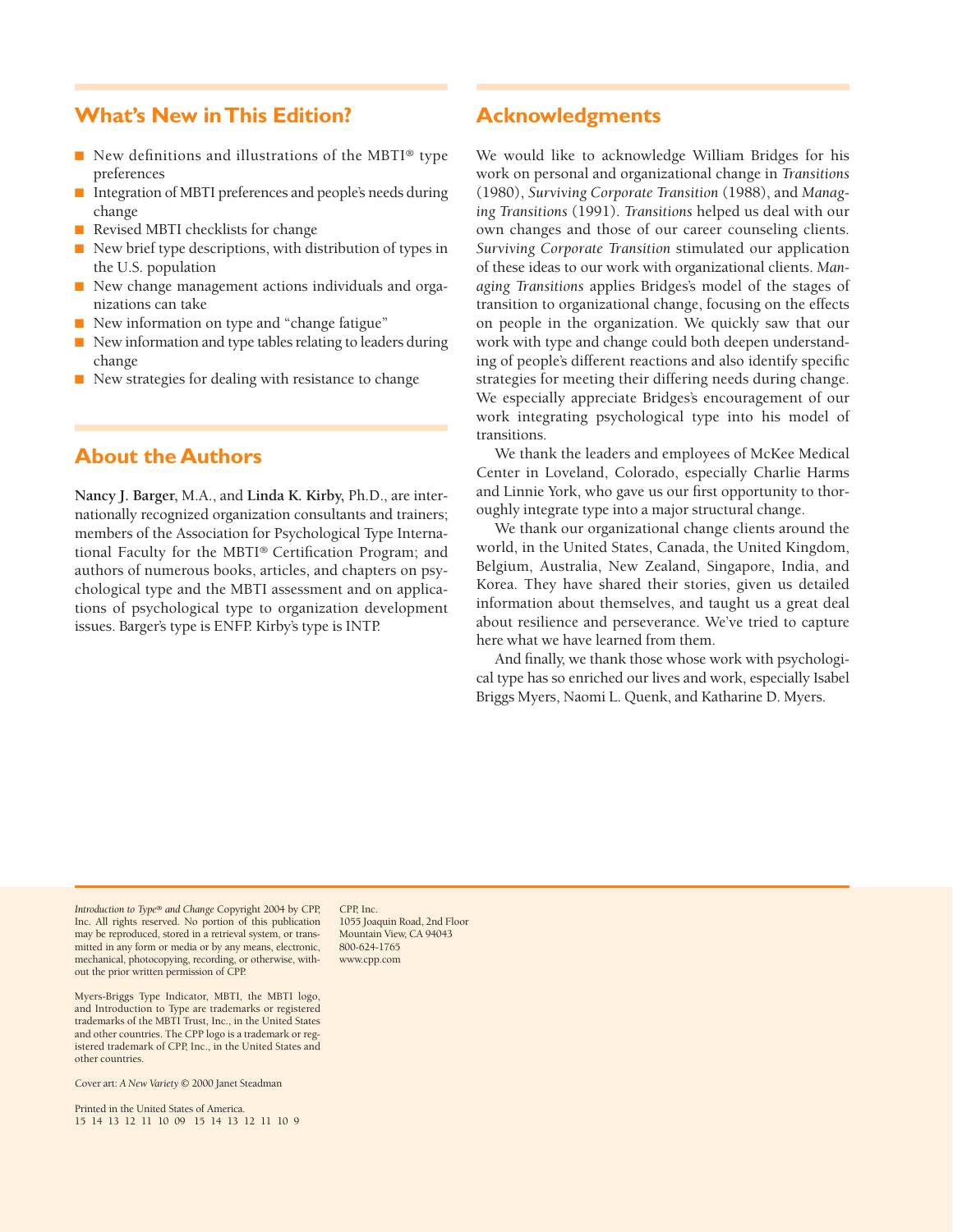# Introduction

Ongoing change is an integral part of modern work<br>life. Developments in technology and communicalife. Developments in technology and communications are driving a global economic revolution and, as with previous economic revolutions, the impacts ripple out into social relationships, value systems, political alliances, religious affiliations, and individual identity.

Research results consistently show that current change solutions—mergers, acquisitions, restructuring, downsizing, outsourcing, etc.—overwhelmingly fail to achieve their stated objectives. Nonetheless, organizations continue to institute such changes, with no end in sight.

While nations and organizations struggle to identify ways to survive and be effective in the new economic and political environment, individuals must simultaneously deal with day-to-day disruptions and fundamental changes in where and how they work, and in who and what they work for. Finding economic security and job satisfaction in the face of this upheaval is a challenge we all face, and the rules of the game keep changing.

# **Why Use the MBTI® Instrument?**

The picture of personality presented by psychological type was developed early last century by Swiss psychiatrist Carl G. Jung. The type preferences Jung identified play an important role in people's communication styles, preferred work environments, ways of interacting with colleagues, and primary motivations at work. As operationalized by Isabel Briggs Myers and Katharine Cook Briggs in the *Myers-Briggs Type Indicator*® (MBTI®) instrument, this description of personality provides a practical, logical, and systematic way to understand the normal differences people bring to work.

Because it identifies these fundamental differences, the MBTI tool is widely used in organization development, team building, management and leadership training, and individual coaching. In all these areas, organizations find the MBTI instrument valuable for helping people increase their self-understanding and interact more effectively with others.

# **Organizational Change andType**

Applying the picture of personality provided by psychological type to organizational change provides a helpful perspective on troubling questions plaguing people in organizations undergoing change:

- Why are some people excited by change while others find it overwhelming and draining?
- Why do some people want to jump into implementation while others want to reflect and think it through first?
- Why do some people want to know the details, specifics, and steps involved in the change while others want only the big picture and long-term goals?
- Why do some people focus on the tasks to be done while others focus on the effects on and needs of the people involved?
- Why do some people want plans with time lines while others want flexibility and fun?

Type helps people understand these different reactions and needs. It also identifies ways in which organizations and individuals can plan ahead to give everyone the best opportunity to get what they need and therefore to bring their creativity and energy to organizational change.